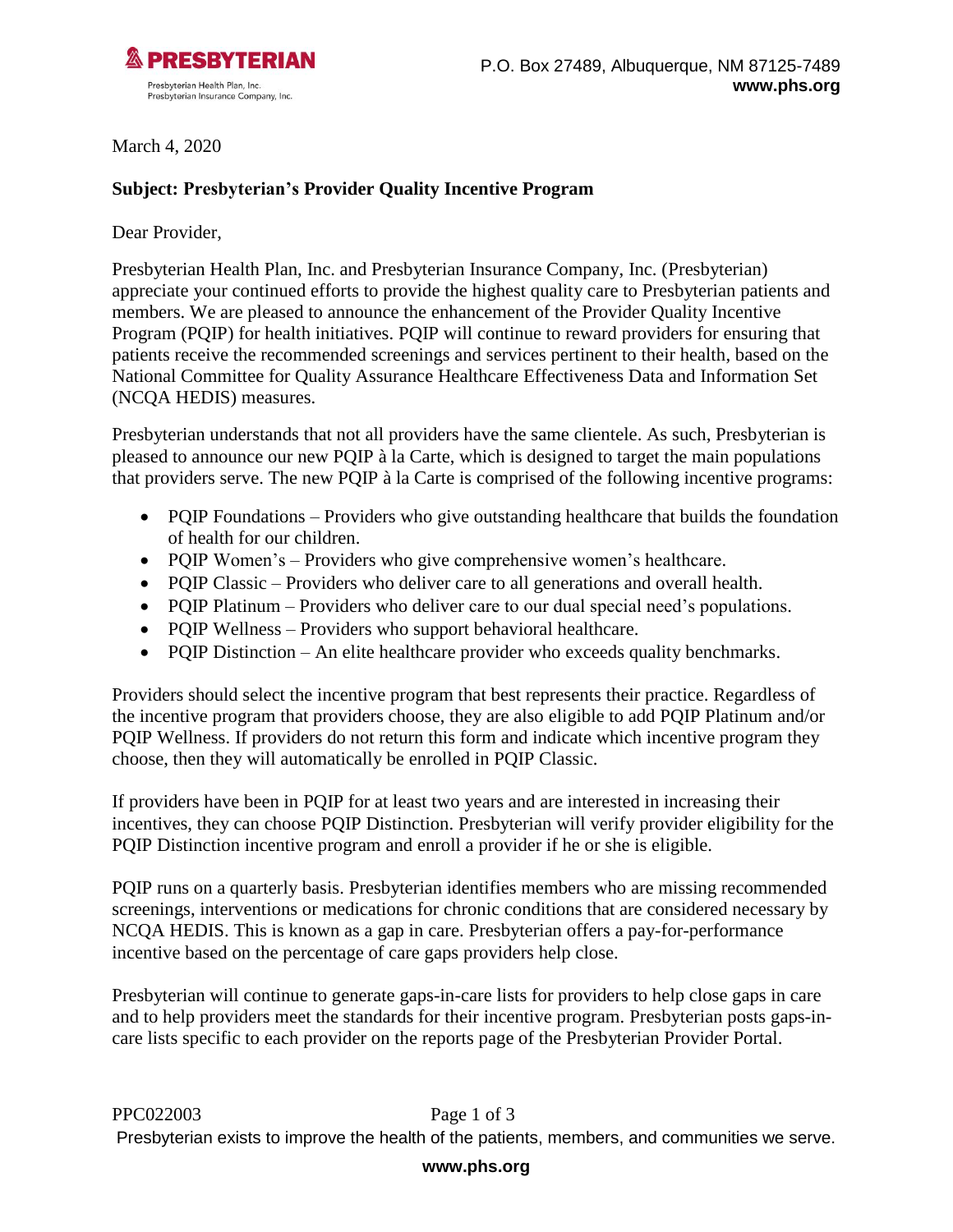

To request information on the PQIP, please call or email the Performance Improvement Department at (505) 923-5017 or **[performanceimp@phs.org](mailto:performanceimp@phs.org)**.

Sincerely,

Performance Improvement Department Presbyterian Health Plan, Inc./Presbyterian Insurance Company, Inc.

Enclosures: